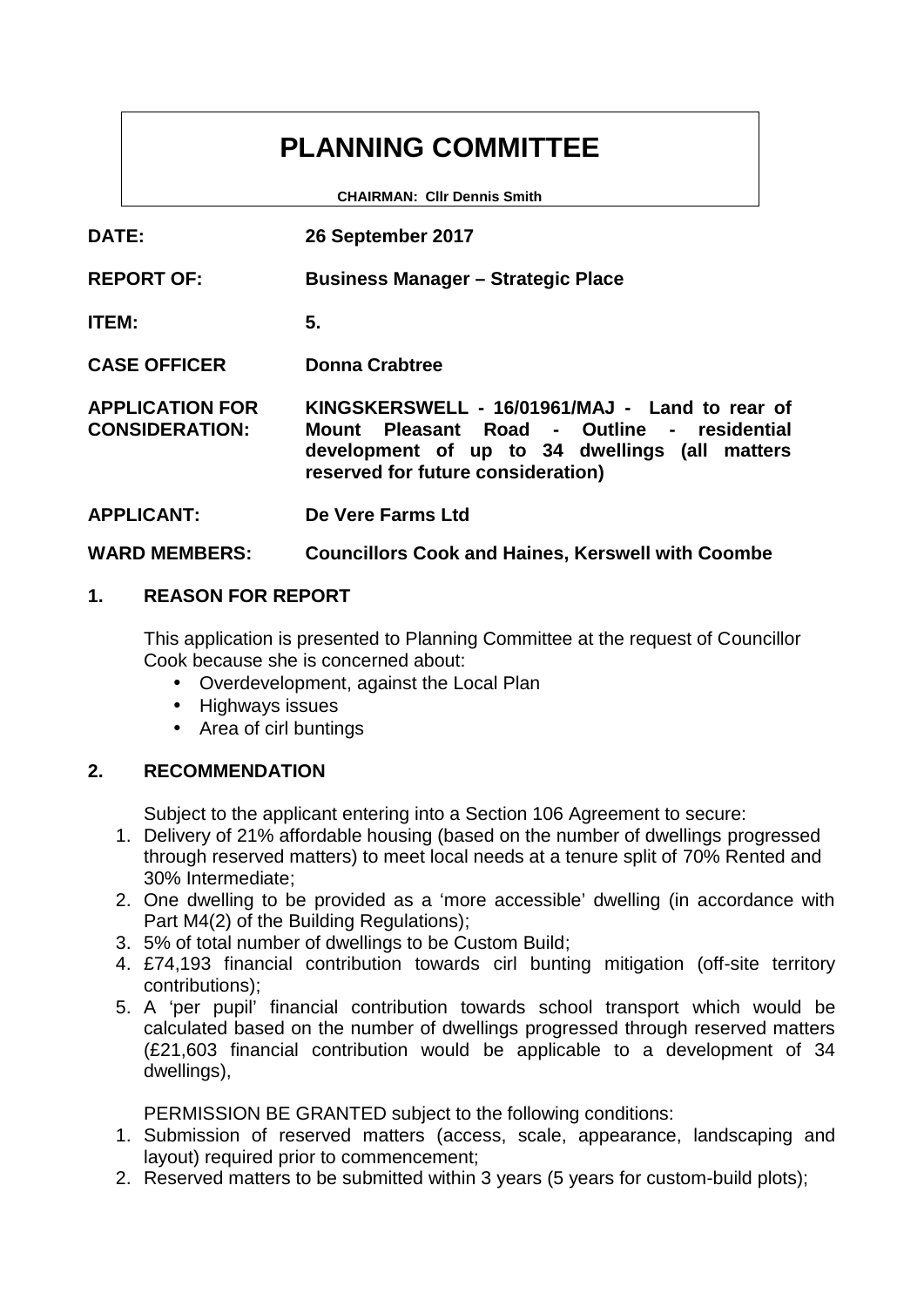- 3. Development shall commence before the expiry of 2 years from the date of final reserved matters;
- 4. Site Characterisation/Phase 2 Contamination Assessment to be submitted to and approved by the Local Planning Authority;
- 5. Contamination Remediation Scheme Assessment to be submitted to and approved by the Local Planning Authority;
- 6. In addition to conditions 4 and 5, an implementation of approved Remediation Scheme shall be carried out;
- 7. Detailed drainage design for the full period of the construction of the development shall be submitted to and approved by the Local Planning Authority;
- 8. Detailed permanent drainage design to be submitted to and approved by the Local Planning Authority prior to commencement;
- 9. Reserved Matters application for landscaping shall include formal play;
- 10.Details of the proposed estate road, cycleways, footpaths, verges, junctions, street lighting, sewers, drains, etc., shall be submitted to and approved by the Local Planning Authority;
- 11.Details of the off-site highways works to be submitted to and approved by the Local Planning Authority;
- 12.Access, parking facilities, commercial vehicle loading/unloading area, turning area and access drainage shall be submitted to and approved by the Local Planning Authority;
- 13.Submission of a Construction Management Plan (CMP) for approval of the Local Planning Authority;
- 14.Development to take place in strict accordance with the recommendations of the Ecological Impact Assessment and submission of a detailed LEMP to the Local Planning Authority for approval;
- 15.Provision of bird/bat boxes at a rate of 1 per dwelling;

# **3. DESCRIPTION**

The Site

- 3.1. The application site lies to the south-eastern edge of Kingskerswell. It is approximately 1.2 hectares in size and comprises the KK2 (Land to the rear of Mount Pleasant Road) site allocation in the Teignbridge Local Plan 2013 - 33.
- 3.2. The application site lies adjacent to existing built development along its south and west boundaries; dwellings on Mount Pleasant Road and Caroline Close back onto the western boundary at lower ground levels, and the recent Cavanna Homes development, which comprises 62 dwellings and is accessed from Charles Road, lies to the south.
- 3.3. The Cavanna Homes development was granted outline planning permission in 2012 (reference number 11/01568/MAJ) with reserved matters approved in 2013 (reference number 12/02509/MAJ).
- 3.4. Boundaries between the application site and the existing development to the south and west are formed by established trees and hedges. An existing stream also lies adjacent to the southern boundary, between the application site and the Cavanna site.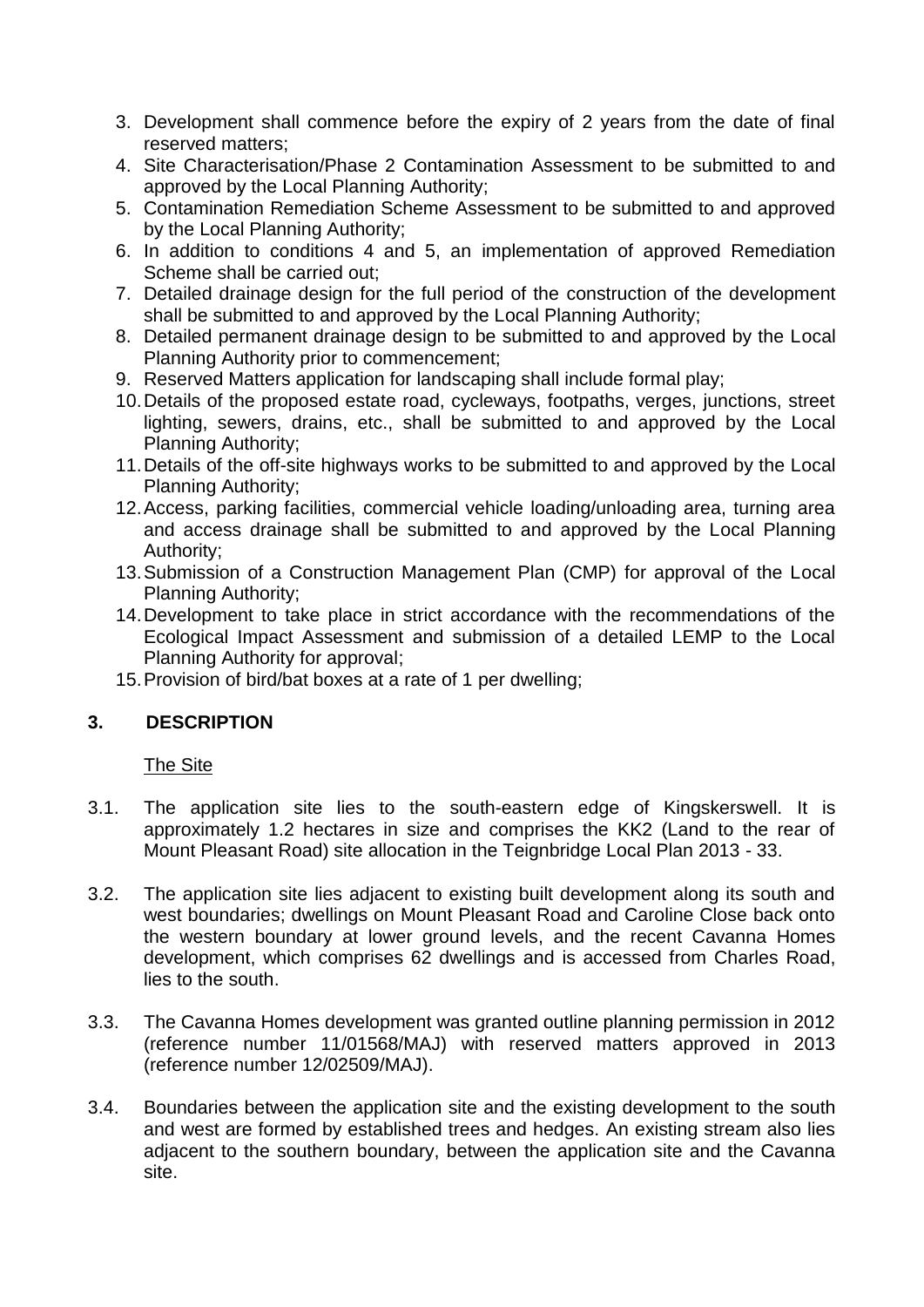- 3.5. In 2013, outline planning permission (reference number 13/00386/OUT) was granted for three dwellings to the north of the application site, accessed from Fluder Hill. Reserved Matters Approval (reference number 15/00445/REM) was granted for the three dwellings in 2014. Amended plans were approved in 2016 (reference number 16/00022/VAR) and these dwellings are currently under construction.
- 3.6. The site comprises grassland which is steeply sloping and falls from north to south. An existing timber stable building is sited to the north-eastern corner of the application site. Open fields lie immediately adjacent to the site to the east.
- 3.7. The site falls within the cirl bunting enhancement zone and within 500 metres of a cirl bunting breeding territory.

#### The Proposal

- 3.8. This application seeks outline consent for residential development of up to 34 dwellings with all matters (access, scale, appearance, landscaping and layout) reserved.
- 3.9. The details which have been submitted with the application include a Transport Assessment, Contaminated Land Assessment, Ecological Surveys, Tree Survey, Flood Risk Assessment and Drainage Strategy, Landscape and Visual Impact Assessment, and Illustrative Layout.

#### Principle of Development

- 3.10. The application site falls within the extent of the KK2 (Land to the Rear of Mount Pleasant Road) site allocation. Policy KK2 as set out in the Teignbridge Local Plan 2013-2033 allocates land for at least 15 homes. Therefore the principle of residential development of this site is acceptable.
- 3.11. Whilst some public representations received in respect of the scheme object to overdevelopment of the site, in this instance, the application seeks outline planning consent for up to 34 homes. This would result in a density of approximately 28 dwellings per hectare. The density is considered to be consistent with existing built development adjacent to the south at the Cavanna Homes site.
- 3.12. The site allocation policy KK2 sets out a housing target of at least 15. Therefore there is no "in principle" objection to exceeding this housing target, providing the proposed development accords with other Local Plan policies.

#### Affordable Housing

- 3.13. Policy KK2 states that development will provide at least 15 dwellings with a target of 30% of these to be affordable.
- 3.14. During consideration of this application, the applicant raised viability concerns. Due to the sloping nature of the site and the increased costs of developing such a site,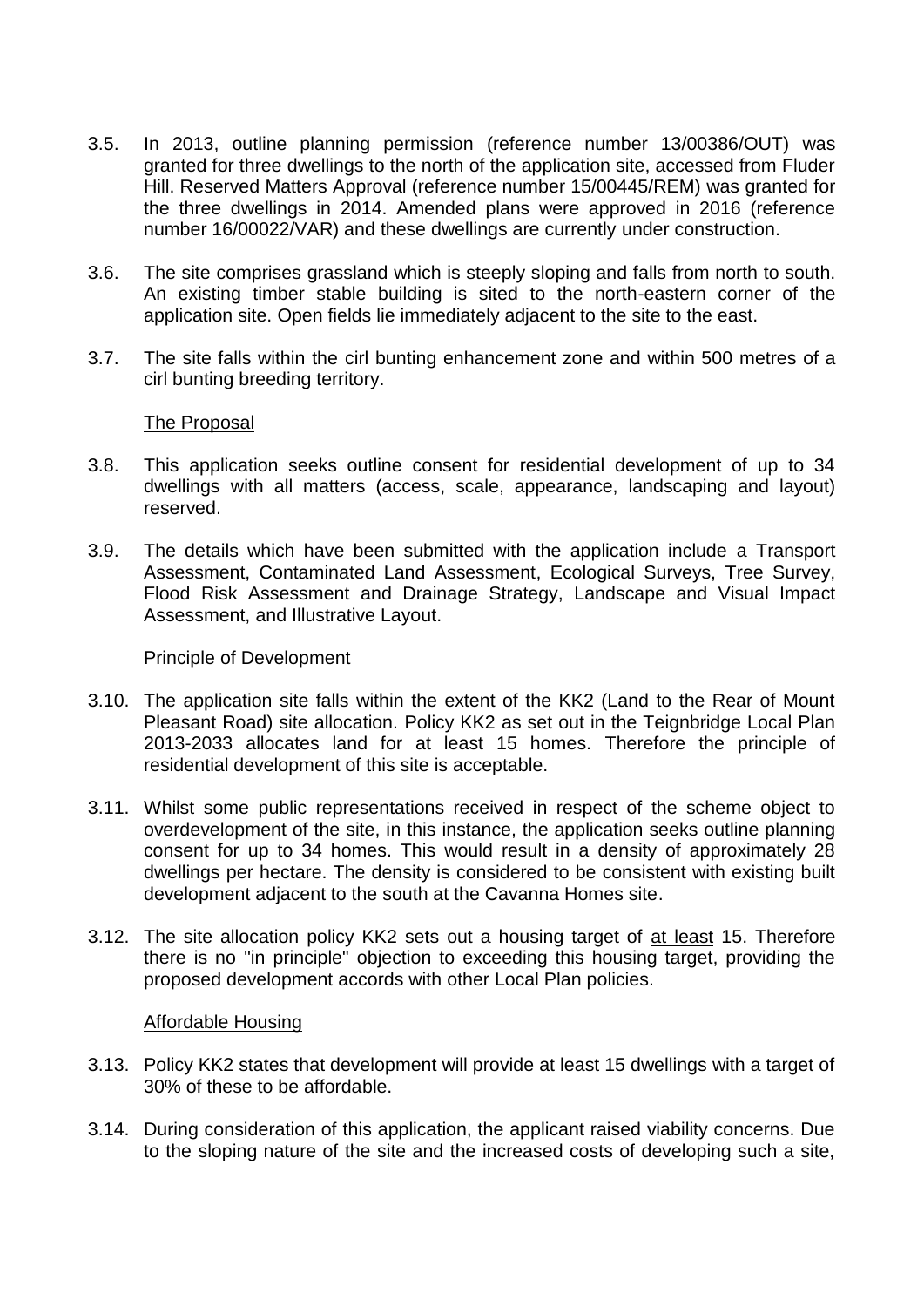the applicant considered that provision of 30% of the total number of dwellings as affordable homes, would render the site unviable.

- 3.15. Therefore, the applicant submitted a Viability Assessment as part of the application to evidence the site viability; this has been independently assessed by a Viability Assessor instructed by the Council.
- 3.16. The independent Viability Assessor has confirmed that the submitted Viability Assessment proves that the affordable housing target of 30% would render the site undeliverable in this instance.
- 3.17. The Viability Assessments have concluded that the site would be viable with a 21% affordable housing provision.
- 3.18. Policy WE2 c) (Affordable Housing Site Targets) of the Teignbridge Local Plan states:

*the provision of affordable housing is a high priority in considering planning applications, however if independently verified evidence is submitted which proves that the affordable housing target renders the site undeliverable, a reduced level of provision or other alterations to the scheme sufficient to bring it forward will be negotiated.*

- 3.19. Providing a Section 106 Agreement is entered into to ensure a 21% level of affordable housing as supported by the submitted Viability Assessments, at a suitable tenure mix, and to include 1 x 1 bedroom ground floor flat accessible dwelling (in accordance with Part M4(2) of the Building Regulations), the Teignbridge District Council Housing Enabling Officer is supportive of the proposals.
- 3.20. Therefore, it is considered that the proposal to provide 21% of the total number of homes, which is supported by Viability Assessments, accords with Policy WE2 and KK2 of the Teignbridge Local Plan 2013-2033. It is perhaps worth noting that 21% affordable housing would deliver 8 affordable units (if 34 dwellings were achieved at reserved matters stage) whereas if a scheme comprising the KK2 minimum of 15 dwellings was pursued, even at 30%, only 5 affordable housing units would be achieved.
- 3.21. The requirement for one of the units (1 bedroom ground floor flat or similar) to be provided as a 'more accessible' dwelling (in accordance with Part M4(2) of the Building Regulations) is considered to reasonable, having regard for the aims of the interim policy approach approved by Executive Committee in September 2016 to meet specific housing needs.
- 3.22. For the reasons set out above, it is considered that the approach to affordable and accessible housing is acceptable in this instance. The requirements would need to be reflected in a Section 106 legal agreement.

#### Custom Build Housing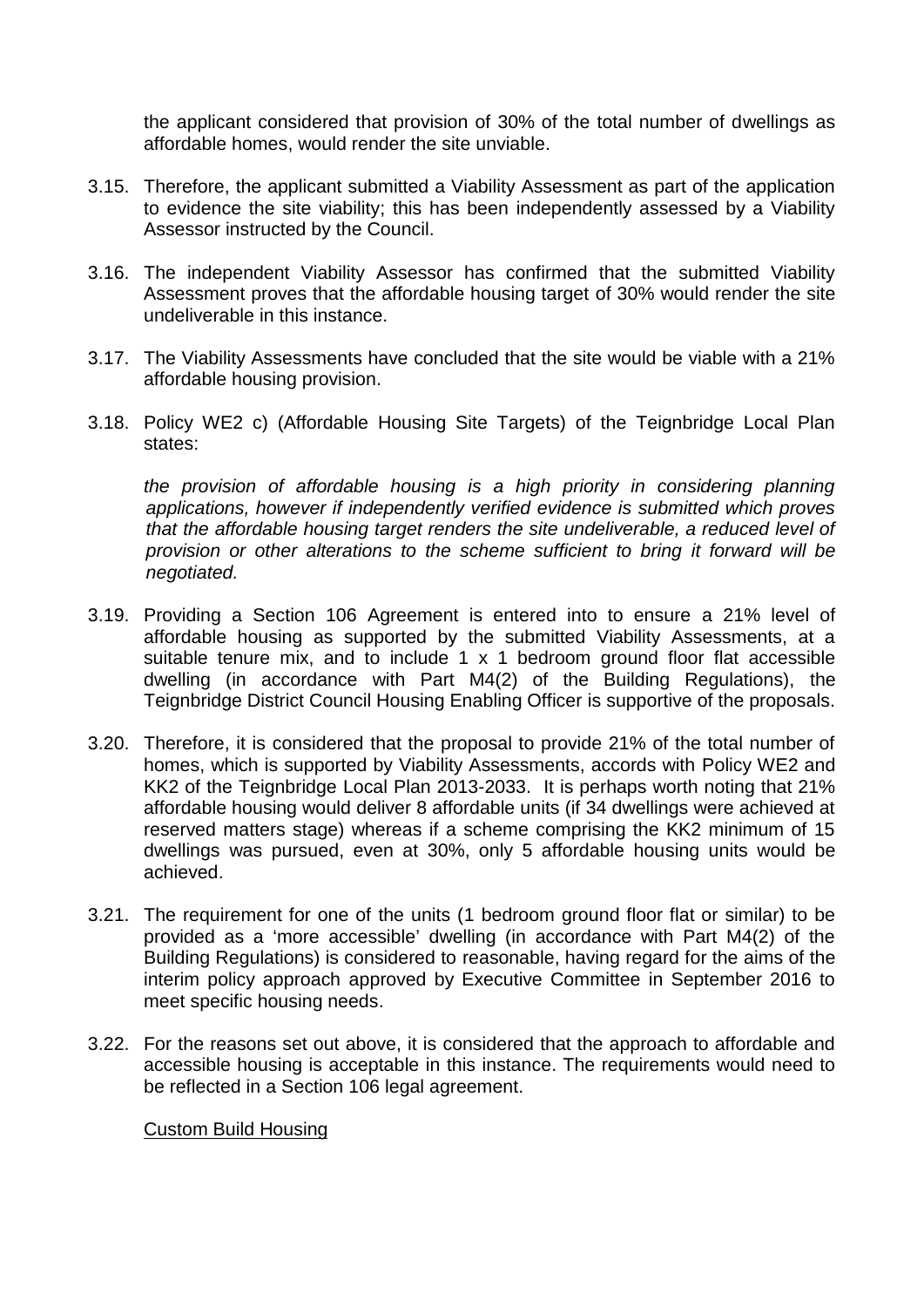3.23. Policy WE7 requires 5% of the total number of dwellings to be provided as custom build. The applicant is in agreement to the custom build element being secured by a Section 106 legal agreement.

## Impact upon setting of Listed Buildings and Conservation Areas

3.24. The nearest listed building to the application site is approximately 500 metres to the north and the nearest Conservation Area approximately 1km away. Having due regard for the statutory duty of the Council as set out under Section 66 and 72 of the Planning (Listed Buildings and Conservation Areas) Act 1990, the nearest listed buildings and Conservation Areas are sufficiently distant and unrelated to the site that, it is not considered that any harm would result to their setting, from residential development of this site.

#### Impact upon the Character and Visual Amenity of the Area/Open Countryside

- 3.25. A Landscape and Visual Impact Assessment has been submitted as part of this application. Whilst the site is visible to long views, it would be seen in the context of the existing development on the eastern edge of the village, and therefore it is considered that the resultant visual impact of a suitably designed scheme would be acceptable.
- 3.26. An indicative layout is submitted as part of this application which indicates that 34 properties could be accommodated on the site together with landscaping and formal play provision.
- 3.27. The scale, appearance, landscaping and layout of the proposed development would be determined at reserved matters stage, and therefore the visual and landscape impacts would need to be further considered as part of the reserved matters application(s).

# Impact on Residential Amenity of the Occupiers of Surrounding Properties

- 3.28. A number of objections have been received in respect of neighbouring amenity. These raise concerns relating to overlooking, loss of privacy, noise and disturbance from construction traffic.
- 3.29. The ground levels of the application site are higher than those on Mount Pleasant Road, Caroline Close and of the recent Cavanna Homes development. However, as this application is submitted in outline, matters relating specifically to residential amenity for the occupiers of surrounding properties will be addressed at reserved matters stage when details of the proposed dwellings and their relationship to existing homes and their boundaries are known.
- 3.30. With regards to disturbance of construction traffic; whilst a certain level of disruption during construction phase is inevitable, Devon County Council Highways Authority has requested a condition requiring the submission and approval of a Construction Management Plan (CMP) prior to the commencement of the development in the interests of local amenity. It is considered reasonable to attach this condition.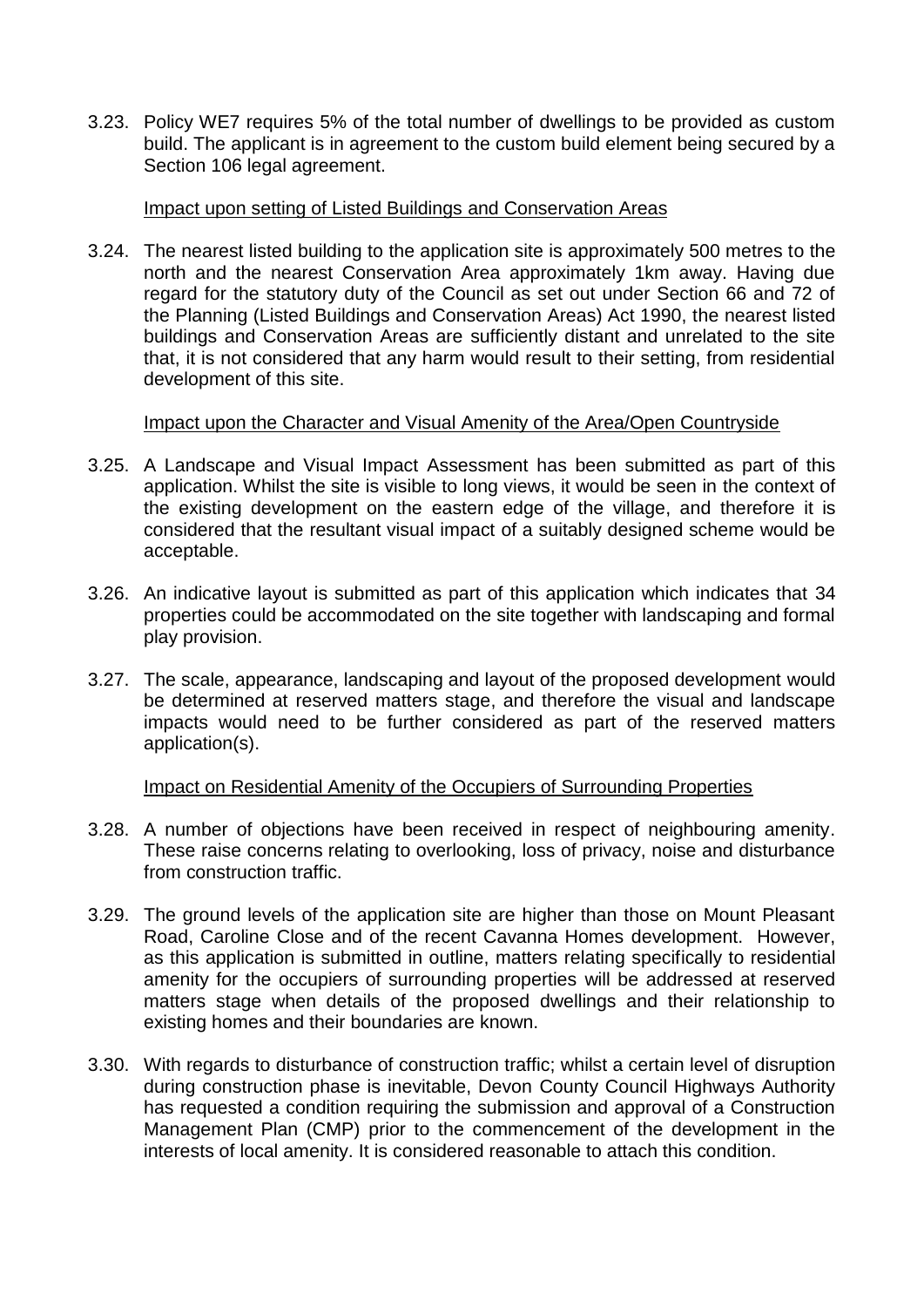# Land Drainage/Flood Risk

- 3.31. Letters of representations received raise concerns about the potential surface water flooding resulting from the proposed development, particularly as it is a sloping site and the surrounding residential development to the east and south are situated at lower ground levels.
- 3.32. As set out above, this application has been accompanied by a Flood Risk Assessment and Drainage Strategy, prepared by AWP.
- 3.33. This document sets out how plot and highway drainage would intercept surface water flows and would discharge into the existing stream adjacent to the southern boundary of the site. This replicates the existing drainage catchment of the site and is proposed at equivalent greenfield run-off rates up to the 1 in 30 year return period. Any residual surface water flows above the 1 in 30 year return period would be directed to a detention basin to the south-west corner of the site, to temporarily store run-off until it can return to the system.
- 3.34. The Flood Risk Assessment and Drainage Strategy has been reviewed by Teignbridge District Council Drainage Engineers and Devon County Council as the Lead Flood Risk Authority. Both have confirmed that the submitted drainage strategy is acceptable. Devon County Council Lead Flood Risk Authority recommends prior to commencement conditions requiring detailed surface water management plans both for the permanent SUDS and for the duration of the construction period.
- 3.35. Devon County Council Lead Flood Risk Authority has noted that there are existing flood risk issues downstream of this proposed development site. However, Devon County Council Lead Flood Risk Authority confirms that the proposed surface water drainage management system would provide betterment over the existing greenfield conditions of the site by restricting the maximum off-site discharge rate to the 1 in 30 year greenfield run-off rate.
- 3.36. Therefore, subject to a condition which requires the developer to accord with the principles of the submitted Drainage Strategy, it is considered that the scheme is in accordance with Policy EN4 (Flood Risk) of Teignbridge Local Plan.

#### Impact on Ecology/Biodiversity

- 3.37. This application is supported by an Ecological Impact Assessment, prepared by EAD Ecology.
- 3.38. The Ecological Impact Assessment sets out a number mitigation measures including retention and protection of existing hedgerows, no lighting within the buffer along the stream corridor and bat boxes installed in buildings.
- 3.39. The Teignbridge District Council Biodiversity Officer has no objections to the proposed development, subject to appropriate mitigation being secured. This would include a condition requiring the development to take place in accordance with the mitigation measures as set out in the submitted Ecological Impact Assessment,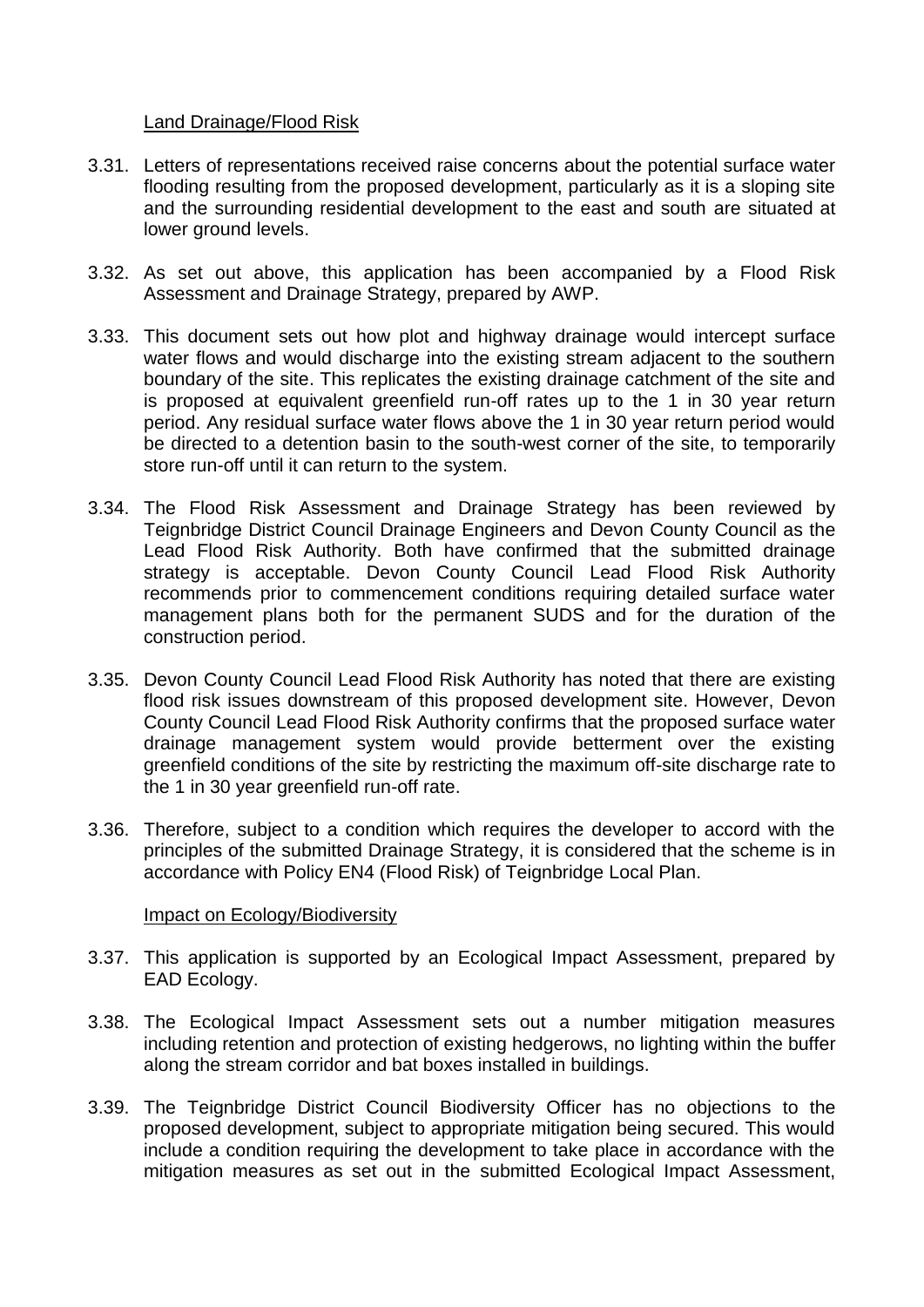together with the submission of a detailed Landscape and Ecological Management Plan (LEMP) for approval by the Local Planning Authority.

- 3.40. The proposed development would have a direct impact on a cirl bunting territory. Therefore the applicant has agreed to provide a financial contribution of £74,193 (as confirmed as the necessary amount by RSPB) in order to secure and manage habitat elsewhere within the Teignbridge District. This would need to be secured by way of a Section 106 legal agreement.
- 3.41. Having due consideration for the consultation responses of the Teignbridge District Council Biodiversity Officer and the RSPB, and the requirements of Policies EN8 to EN12 of the Teignbridge Local Plan, it is considered, subject to conditions and Section 106 obligations as set out above, that the proposed development is acceptable in relation to the ecological interests of the site.

#### Highways and Access

- 3.42. This application seeks outline consent for residential development of up to 34 dwellings with all matters reserved. Therefore details of the proposed access will be considered at reserved matters stage.
- 3.43. Nothwithstanding that access is a reserved matter, the Design and Access Statement and the illustrative layout plan submitted in support of this application indicate that access to the site would be gained from the existing Cavanna Homes development adjacent to the southern boundary of the application site.
- 3.44. A number of objections have been raised about highway safety. In particular, objections relate to the principle of an access to the site through Charles Road and the Cavanna Homes site, and the increased use of Southey Lane, which narrows near the junction with the old A380 Torquay Road. Concerns have also been raised that Fairfield Road, which is a private road, could be used as a 'rat-run' by residents of the proposed residential scheme.
- 3.45. A Transport Assessment prepared by AWP has been submitted in support of this application and this has been reviewed by the Devon County Council Highways Authority.
- 3.46. Devon County Council Highways Authority has advised that the number of trips that the proposed development could generate would not result in a severe effect on the highway and has no objection to the proposed development, subject to conditions requiring full details of the highways works; details of the off-site highways works, and the approval of a Construction Management Plan (CMP). These conditions are considered to be reasonable and therefore it is recommended that, if outline consent is granted, these conditions are attached.
- 3.47. There has been a substantial reduction in trips on the old A380 Torquay Road, as a result of the opening of the South Devon Highway and in this context, Devon County Council Highways Authority has not objected to the increased vehicular use of the Torquay Road/Southey Lane junction, which is estimated to result from a residential development of up to 34 dwellings. The existing highway on Charles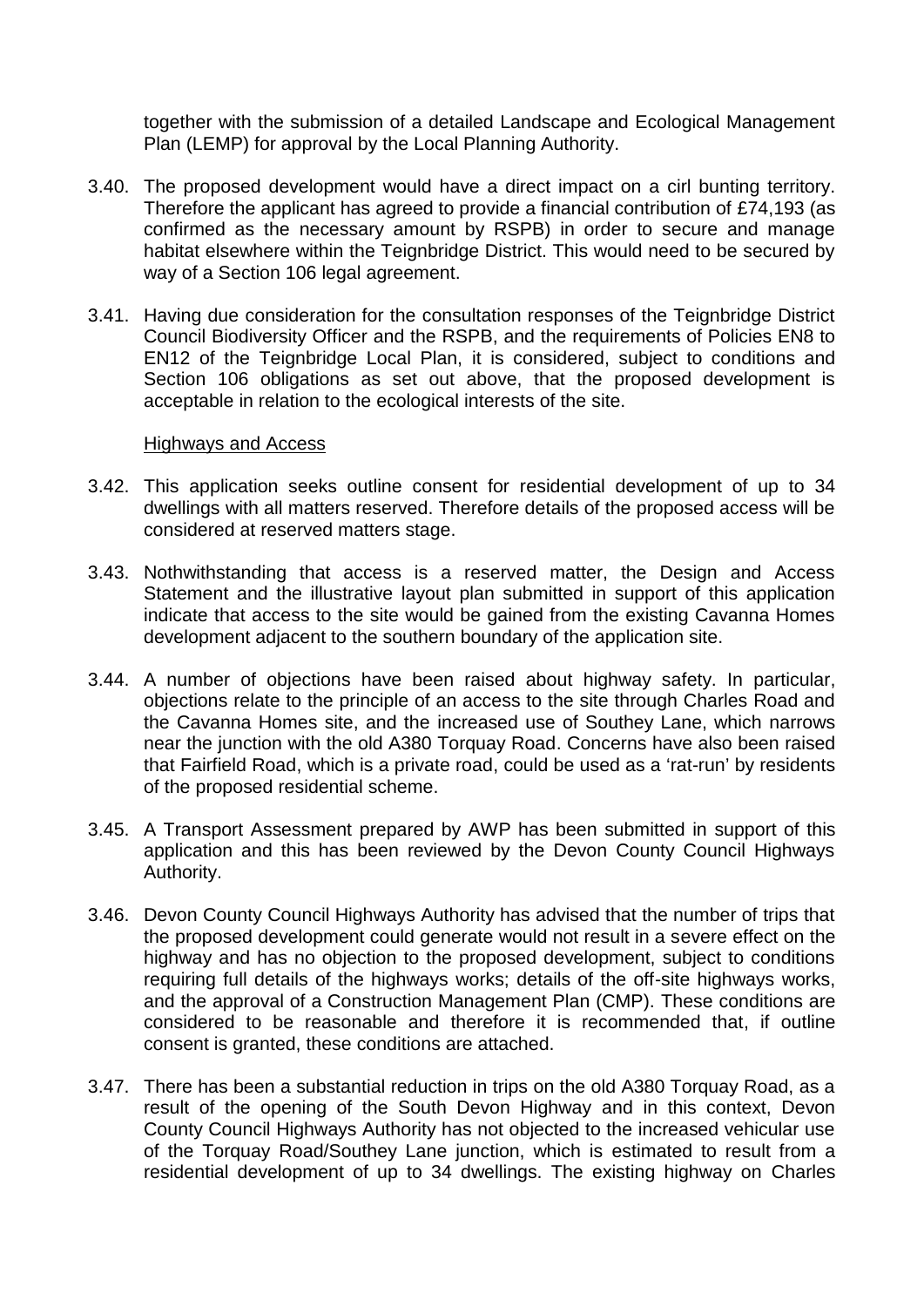Road and through the Cavanna site is considered to be capable of accommodating additional vehicle movements without unacceptable impacts.

- 3.48. With regards to concerns that Fairfield Road could be used as a 'rat-run' by residents of the proposed residential scheme, as this is a private road and no public vehicular access is permitted, this would be a civil matter. As set out above, it is considered that the existing highway network is considered capable of accommodating the additional vehicle movements.
- 3.49. Therefore, having regard to the advice of the Devon County Council Highways Authority, Officers are satisfied that suitable vehicular access can be achieved for this application site, through the Cavanna site as indicated on the illustrative plans.
- 3.50. The Devon County Council Highways Authority has also recommended that additional 20 m.p.h. signs be installed on the existing highway on Charles Road. The proposed development would be subject to a Section 278 agreement with the Highways Authority; therefore if additional signage is considered to be necessary it is consider appropriate for this to be agreed as part of the Section 278 agreement.

#### Education

- 3.51. Devon County Council Children's Services has confirmed that there is currently capacity at the nearest primary and secondary school for the number of pupils likely to be generated by the proposed development.
- 3.52. Devon County Council Children's Services has requested a financial contribution towards secondary school transport due to the proposed development site being further than 2.25 miles from Newton Abbot Community College. The costs would be a 'per pupil' contribution, however for 34 dwellings the contribution would be £21,603.
- 3.53. Subject to the agreed contribution being secured, Devon County Council Education Team has no objections to the proposed development.

#### Contaminated Land

- 3.54. The Contaminated Land Assessment which has been submitted in support of this application has revealed that there are some potential contamination problems that require further intrusive investigation prior to commencement of development on the site.
- 3.55. The Teignbridge District Council Environmental Health Officer has reviewed the Assessment and recommends conditions requiring a phase 2 assessment and remediation scheme to be submitted and approved by the Local Planning Authority.
- 3.56. Subject to the requested conditions being attached to the outline planning consent, the Teignbridge District Council Environmental Health Officer has no objections to the proposed development

Financial Benefits Information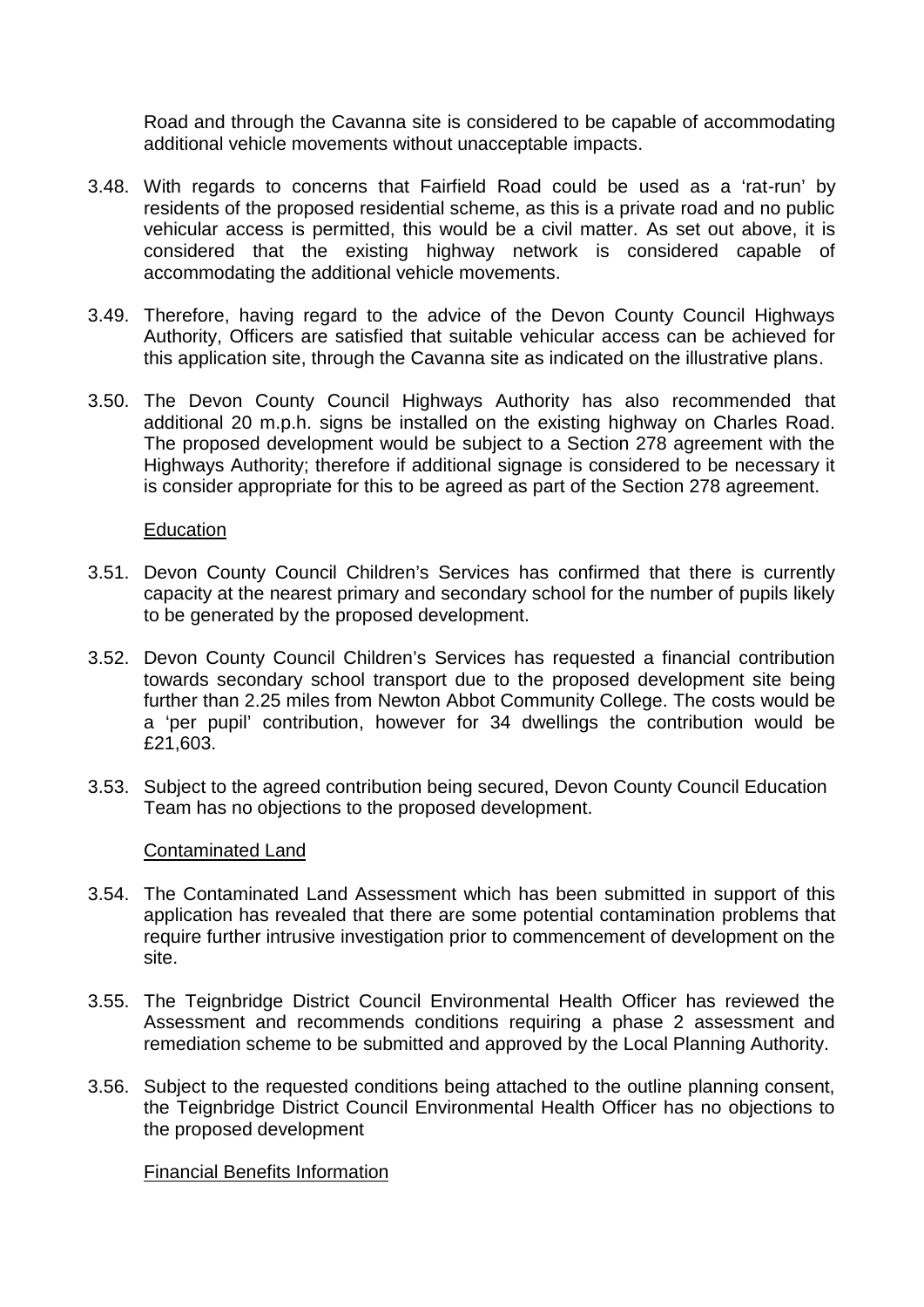- 3.57. As set out in this report, the financial benefits of the scheme are as follows;
	- Delivery of 21% affordable housing (based on the number of dwellings progressed through reserved matters) to meet local needs at a tenure split of 70% Rented and 30% Intermediate;
	- One dwelling to be provided as a 'more accessible' dwelling (in accordance with Part M4(2) of the Building Regulations);
	- 5% of total number of dwellings to be Custom Build;
	- £74,193 financial contribution towards cirl bunting mitigation (off-site territory contributions);
	- A 'per pupil' financial contribution towards school transport which would be calculated based on the number of dwellings progressed through reserved matters (£21,603 financial contribution would be applicable to a development of 34 dwellings).
- 3.58. It is considered that all the above financial requirements are material to the application and are required in order to make the development acceptable. CIL would be applicable to the proposed development and would be calculated when the reserved matters application(s) are submitted.

#### **Conclusion**

3.59. Therefore, having regard to the main planning considerations which are set out in this report, it is considered that the balance of consideration falls in favour of the application proposals, and therefore it is the Officer's recommendation that the application is approved, subject to necessary conditions and the prior completion of a Section 106 agreement to secure the financial contributions and obligations as set out at the start of this report.

# **4. POLICY DOCUMENTS**

Teignbridge Local Plan 2013-2033 S1A (Presumption in favour of Sustainable Development) S1 (Sustainable Development Criteria) S2 (Quality Development) S3 (Land for Business, General Industry and Storage and Distribution) S4 (Land for New Homes) S5 (Infrastructure) S6 (Resilience) S9 (Sustainable Transport) S11 (Pollution) S16 (Kingskerswell) WE2 (Affordable Housing Site Targets) WE4 (Inclusive Design and Layout) WE7 (Custom Build Dwellings) WE11 (Green Infrastructure) EN2A (Landscape Protection and Enhancement) EN3 (Carbon Reduction Plans) EN4 (Flood Risk)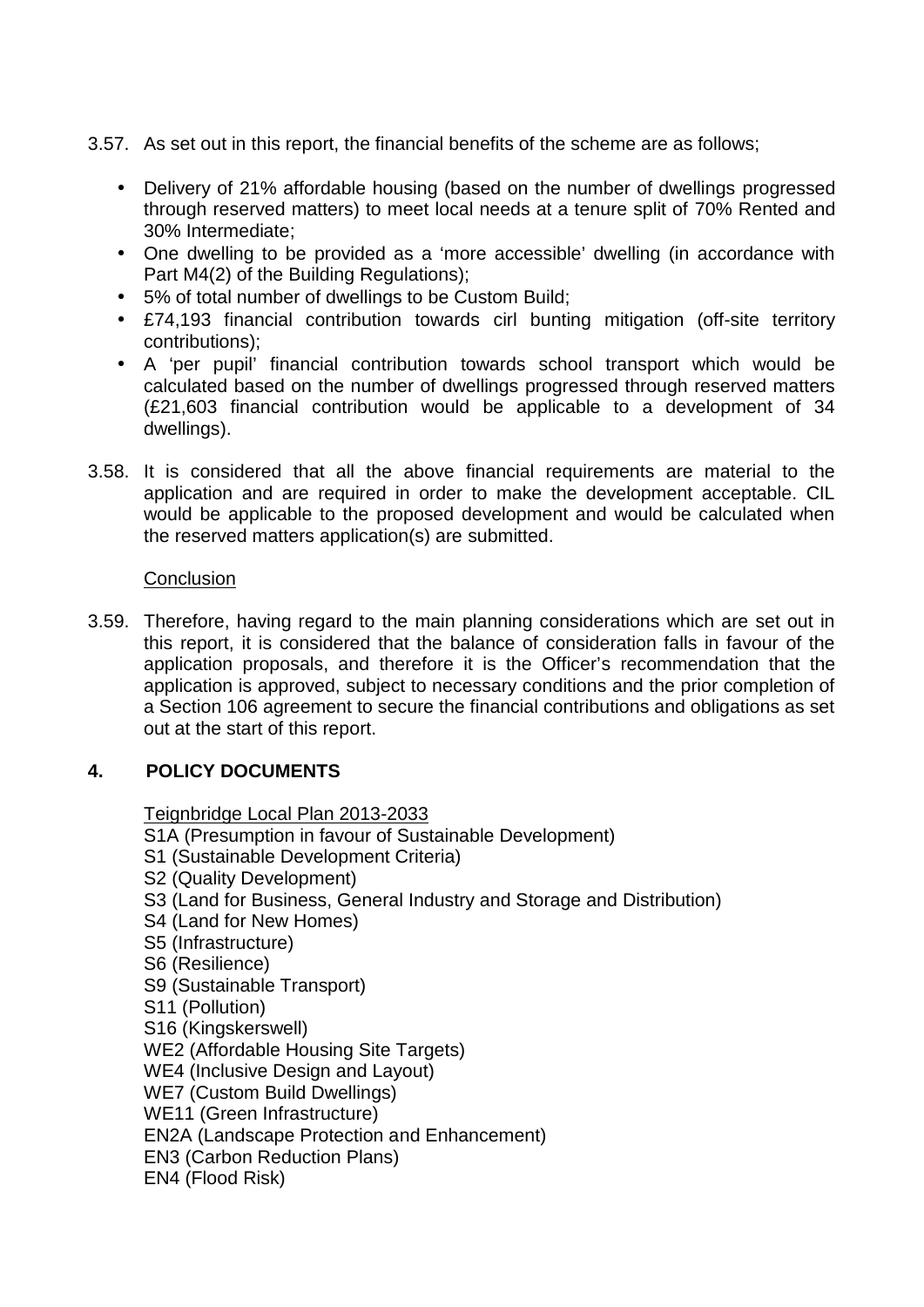EN5 (Heritage Assets) EN7 (Contaminated Land) EN8 (Biodiversity Protection and Enhancement) EN9 (Important Habitats and Features) EN11 (Legally Protected and Priority Species) EN12 (Woodlands, Trees and Hedgerows) HT3 (Heart of Teignbridge – Green Infrastructure) KK2 (Land to the Rear of Mount Pleasant Road)

Planning for Affordable Housing - Interim Policies (Executive Report to Committee dated 6 September 2016)

Devon Waste Plan

National Planning Policy Framework

National Planning Practice Guidance

Planning (Listed Buildings and Conservation Areas) Act 1990

#### **5. CONSULTEES**

Devon County Council Children's Services (25 August 2016) - There is currently capacity at the nearest primary and secondary school for the number of pupils likely to be generated by the proposed development. Devon County Council will however seek a contribution towards secondary school transport due to the proposed development site being further than 2.25 miles from Newton Abbot Community College. The costs required are:

£3.79 per day x 6 pupils x 190 academic days x 5 years = £21,603 + £500 legal costs.

Teignbridge District Council Arboricultural Officer (26 August 2016) - No arboricultural objections.

Teignbridge District Council Drainage Engineer (8 September 2016) - No objections in principle to the surface water proposals for this development subject to detailed design, to include drainage design, specification and supporting calculations, construction phase surface run-off prevention and water quality measures, details of the management, maintenance and water quality and overland route flooding.

Teignbridge District Council Landscape Officer (9 September 2016) - No objections, expects conditions requiring further information on landscape works.

Teignbridge District Council Play Area Project Officer (12 September 2016) - Well designed formal play provision is provided to meet the needs of children up to 12 years of age.

Teignbridge District Council Environmental Health Officer (12 September 2016) - The first phase 1 desk top study has revealed that there are some potential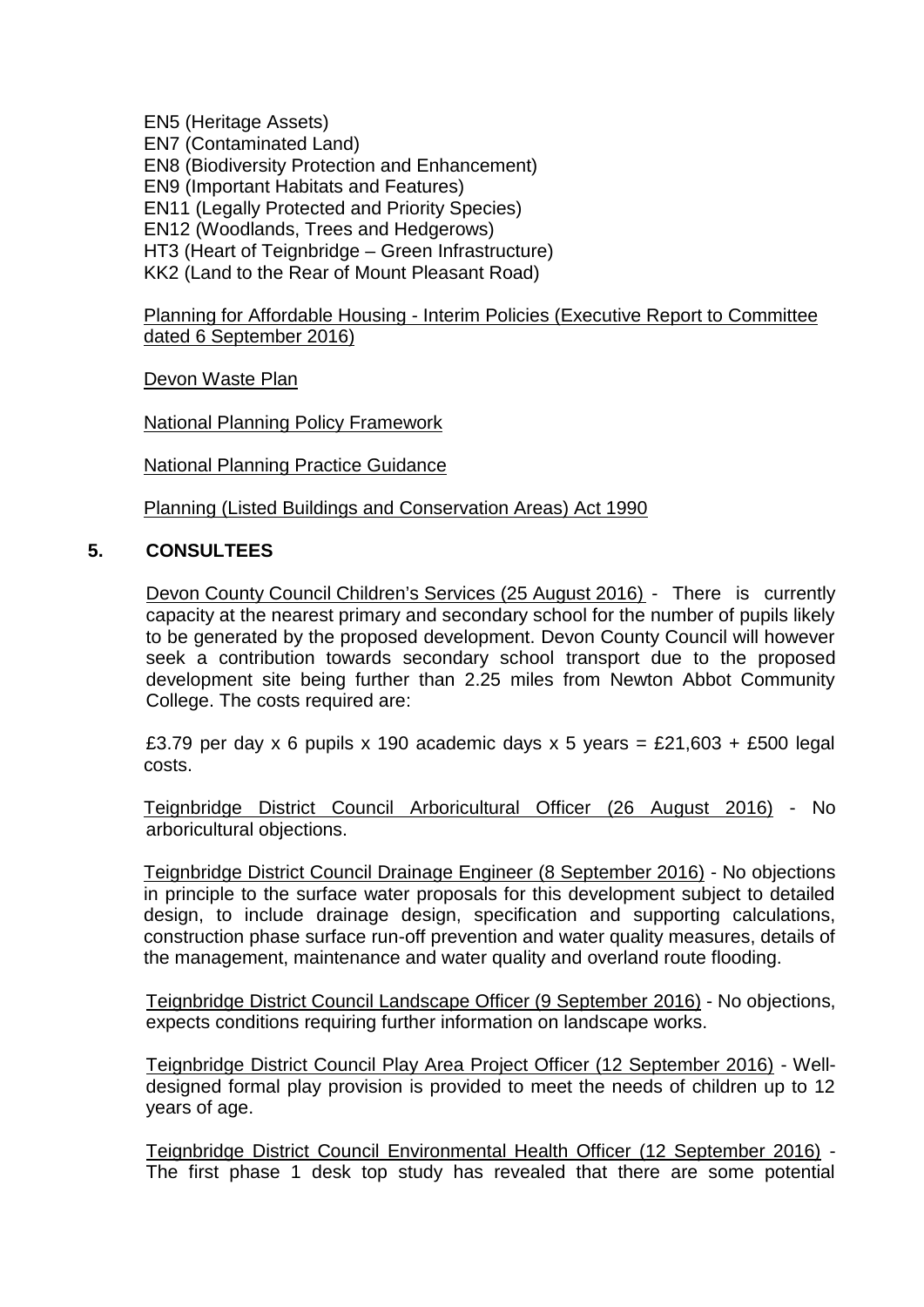contamination issues that require further intrusive investigation. Conditions recommended requiring a phase 2 assessment to be conducted, and a remediation scheme to be completed.

Devon County Council Flood and Coastal Risk Management Team (14 September 2016) - The submitted drainage strategy is acceptable. Recommend prior to commencement conditions requiring detailed surface water management plan.

Teignbridge District Council Custom Build Officer (21 September 2016) - Should consent be granted it is possible that this proposal could yield more than 20 dwellings and the proposal should incorporate at least 1 Custom Build plot, if the proposal achieves more than 30 dwellings in total then the requirement increases to 2 Custom Build plots. The requirement for Custom Build dwellings should be reflected in a Section 106.

Teignbridge District Council Housing Enabling Officer (29 September 2016) - The residential development will be expected to meet the 30% policy requirement and should be secured at a tenure splits of 70:30 (rented:intermediate) by a Section 106 agreement. The site has the potential to include some bungalows in the housing mix.

Housing Enabling discussions will be required about the location of proposed affordable units, design/layout features parking provision for the affordable housing. Affordable housing should be indistinguishable, avoiding design/layout features which are in contrast to the open market, garages or parking arrangements for example.

Devon County Council Highways Authority (24 October 2016) - The number of trips this development could generate will not have a severe effect on the highway and these number of trips are an estimated figure taken from TRICS database which is a nationally accepted database.

The Council Highways Authority have no objections to the proposal subject to a number of conditions, one being for the applicant to put in some extra 20 m.p.h. signs and painted roundels on the existing highway in Charles Road and conditions which secure full details of the highway and details of a Construction Management Plan (CMP).

If the application is successful then a Section 38 Agreement will be required for the highways to be adopted and this will include some Section 278 works on the existing highway in the new development for the access of pedestrians to this proposed development.

RSPB (12 January 2017) - The proposed development needs either to provide effective on-site mitigation or to compensate for the loss of cirl bunting habitat. The total cost for providing and managing habitat needed to support one pair is £74,193. It is considered reasonable to provide cirl bunting compensation in relation to this proposed development.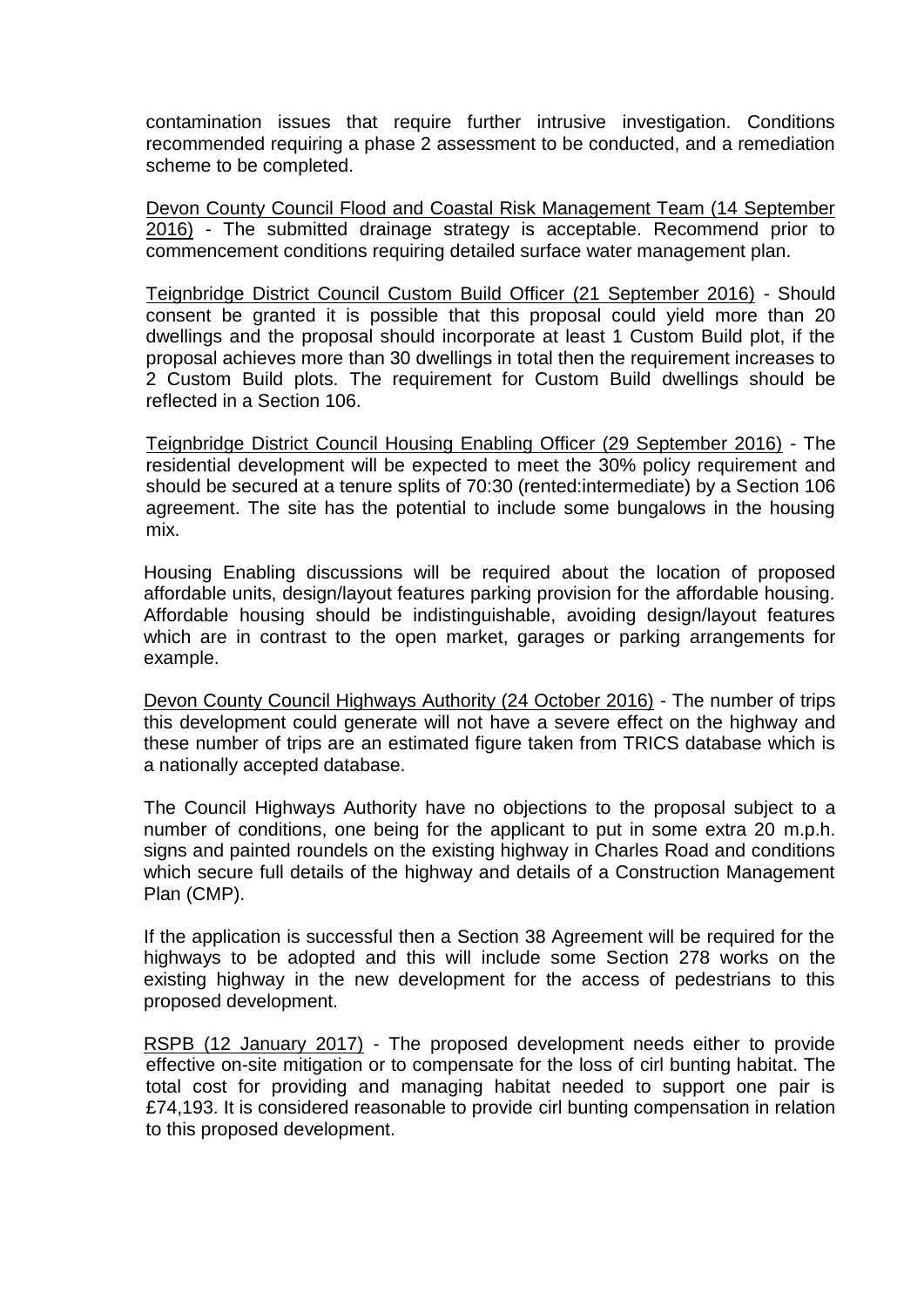There is no detail provided to know how effective proposed lighting controls will be to safeguard retained hedges and streamside habitat from light pollution. In relation to providing integral nest sites for swifts, it is recommended that this is increased to one per dwelling.

Teignbridge District Council Biodiversity Officer (13 January 2017) - The proposed development would result in loss of cirl bunting territory which will require mitigation. If it cannot be shown that sufficient cirl habitat will be retained and safeguarded on site a standard off-setting/commuted sum payment would need to be made. Agree with RSPB that the good practice standard for the number of roosting/nesting features should be agreed. This would be addressed at reserved matters stage.

# **6. REPRESENTATIONS**

43 letters of representation have been received in respect of this application for planning permission which object to the proposed development:

- 1. Neighbouring amenity impacts (loss of privacy/overbearing appearance/noisy)
- 2. Loss of trees
- 3. Highway safety (increase in vehicular traffic/use of inadequate road infrastructure/narrow junction at Southey Lane and poor access at Charles Road/parking)
- 4. Limited public transport
- 5. Impact on wildlife
- 6. Concerns that Fairfield Road and Hare and Hounds Car Park, which is a private road, will be used as a 'rat-run' by construction traffic and vehicular traffic accessing the development on completion
- 7. Loss of fields for development
- 8. Number of houses
- 9. Overdevelopment of Kingskerswell
- 10.Flood risk as it is a sloping site
- 11.Visual impact/landscape impact of the proposed development on an elevated site
- 12.Lack of outside space and areas for recreation
- 13.Disruption during construction of the houses
- 14.Concerns relating to lane adjacent to Caroline Close being opened up for access

# 6. **PARISH COUNCIL'S COMMENTS**

Strong concerns about the traffic handling capabilities of Charles Road and Southey Lane. Do not consider that the current road infrastructure would deal with additional traffic burdens and consider existing homes in the area would be adversely affected by increased parking demand and peak congestion. Grave concerns about the entrance of the junction of Southey Lane which cannot be changed to take an increase of in and out traffic.

# 7. **COMMUNITY INFRASTRUCTURE LEVY**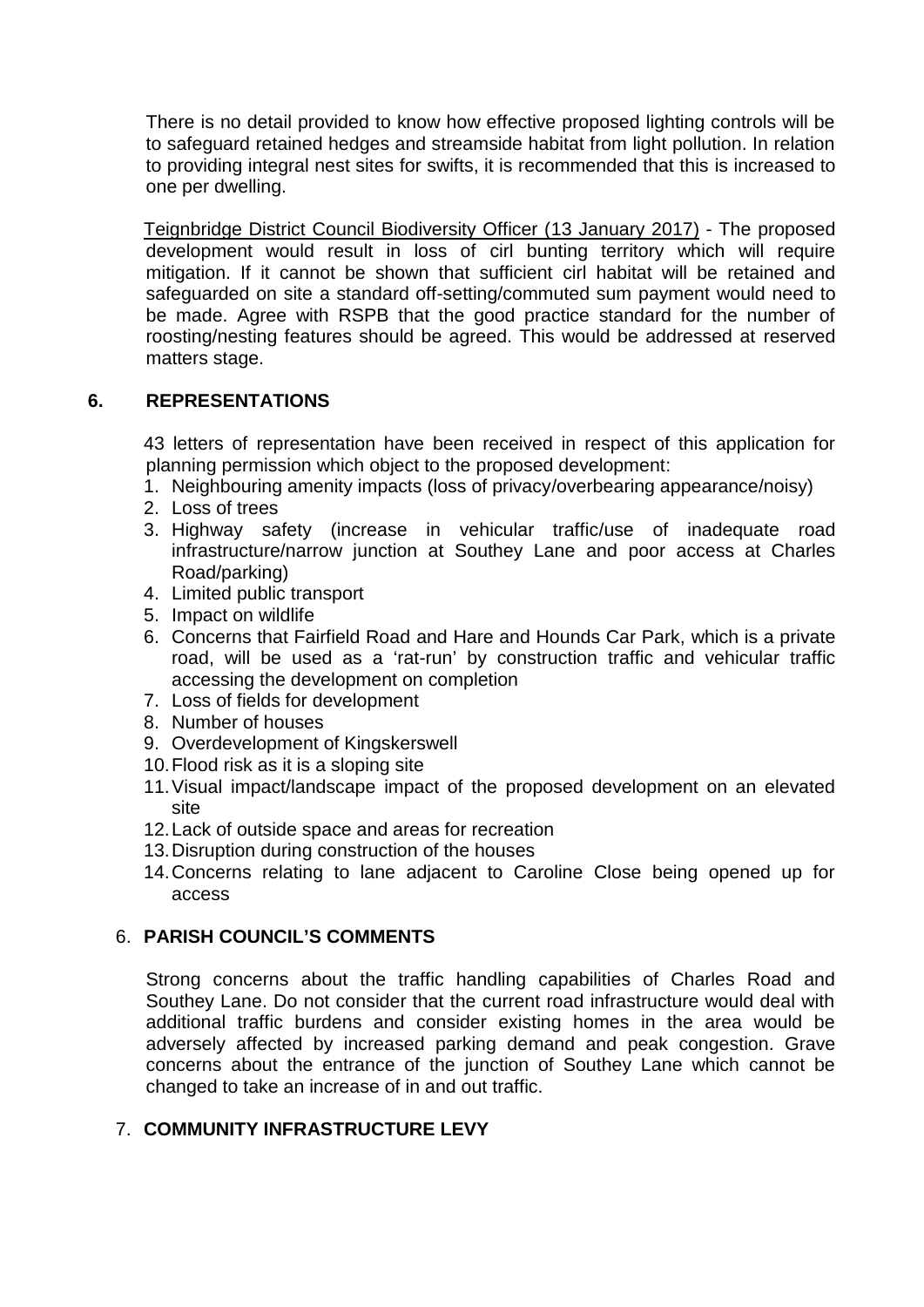This is an outline application. CIL liability will be calculated when the reserved matters application is submitted.

# **9. ENVIRONMENTAL IMPACT ASSESSMENT**

Due to its scale, nature and location this development will not have significant effects on the environment and therefore is not considered to be EIA Development.